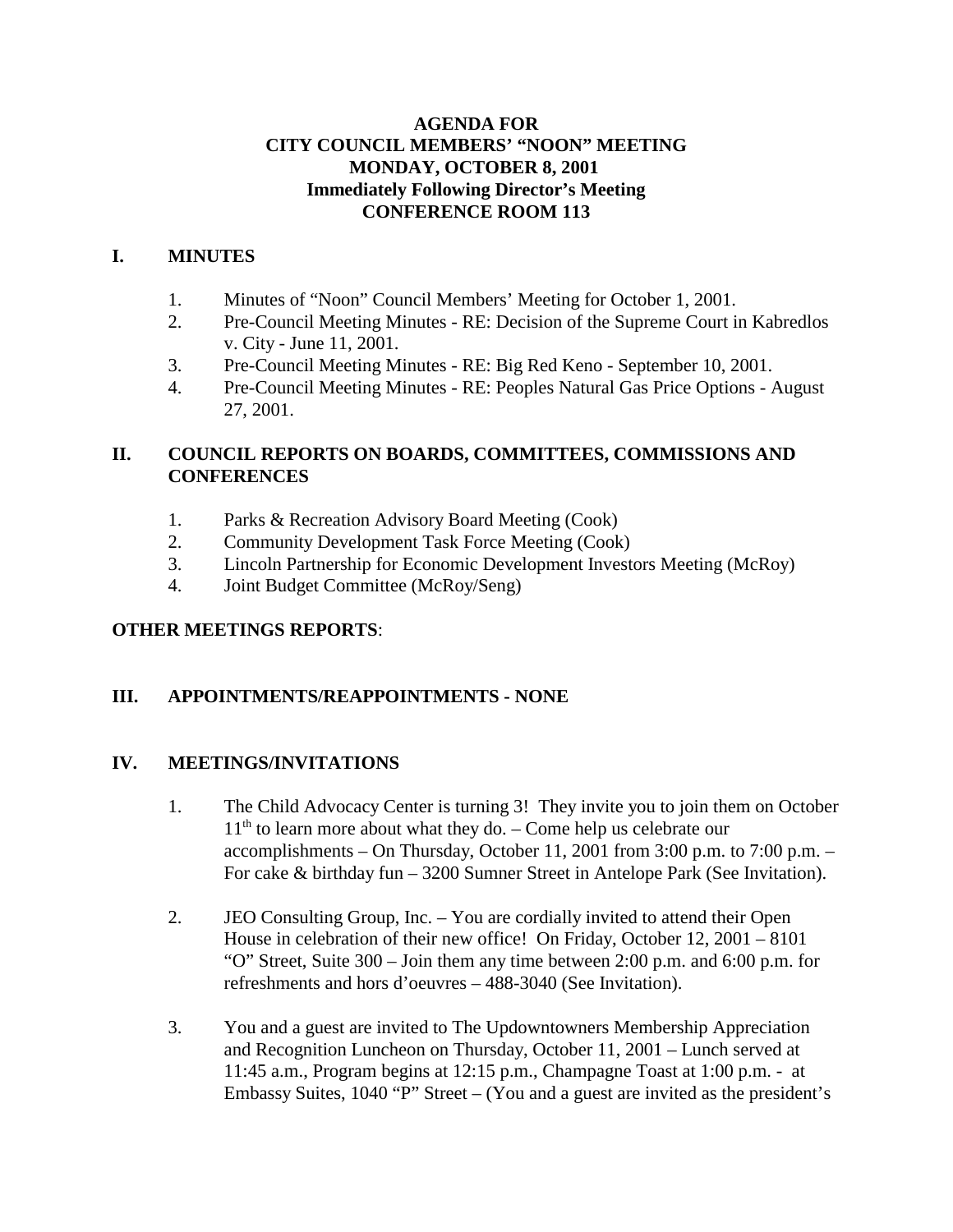special guest. Your lunch will be complimentary if you choose to attend. Please RSVP to Randy Hawthorne at 437-0111 – Please present this card as your ticket for the luncheon) (See Invitation).

- 4. The Fashion Illustrations of Steven Stipelman: Art of Paper The Robert Hillestad Textiles Gallery --- October 26-November 21, 2001 – ON Friday, October 26, 2001 - 7:00 p.m. to 8:00 p.m. Lecture by the artist Fashion Illustration as an Art Form Room 11, Home Economics Building – Opening Reception - 8:00-9:30 p.m. in the gallery — Hillestad Textiles Gallery is located on the UNL East Campus - Home Economics Building,  $2<sup>nd</sup>$  floor,  $35<sup>th</sup>$  & Holdrege (See Invitation).
- 5. Russ's Market B&R Stores Grand Opening Preview on Tuesday, October 9, 2001 - B&R Stores would like to extend an invitation to you and your guest to attend a special preview of the newest Russ's Market location, 1550 S. Coddington Avenue. Please Join Us! – Refreshments will be served. Business casual attire. (See Invitation).
- 6. Time Warner Cable and IFC Present a Free Screening To celebrate the addition of The Independent Film Channel to Time Warner's Digital Cable Line-up! On Wednesday, October 17, 2001 - Reception at 6:00 p.m. - Film at 7:00 p.m. - Mary Riempa Ross Film Theater,  $12<sup>th</sup>$  & "R" Street - Please RSVP by October  $10<sup>th</sup>$  to Amy at Time Warner Cable at 421-0330 (See Invitation).

# **V. CITY COUNCIL MEMBERS**

#### **VI. REQUESTS OF COUNCIL FROM MAYOR - NONE**

#### **VII. MISCELLANEOUS - NONE**

#### **VIII. ADJOURNMENT**

CA100801/tjg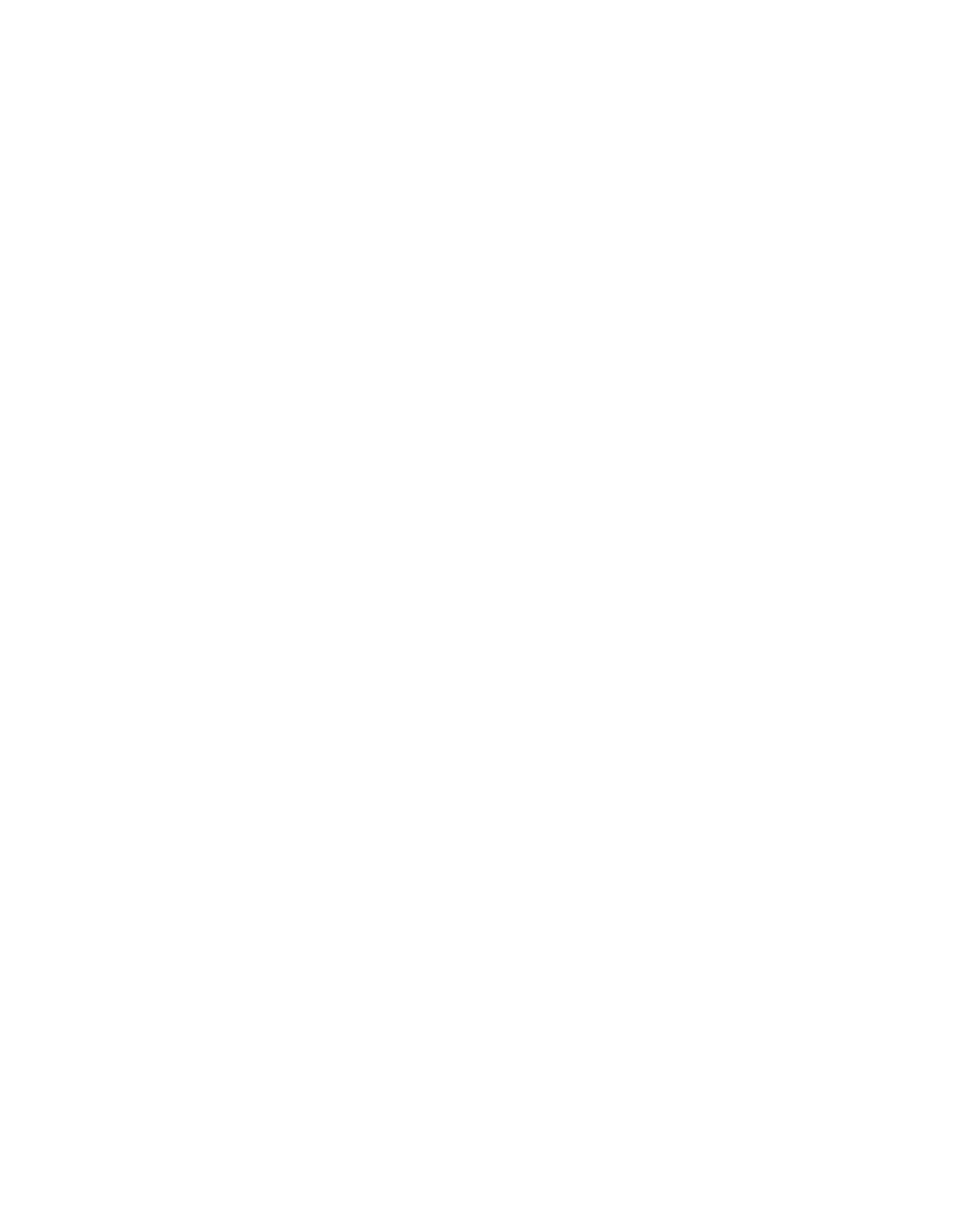# **MINUTES CITY COUNCIL MEMBERS' "NOON" MEETING MONDAY, OCTOBER 8, 2001** *CONFERENCE ROOM 113*

**Council Members Present:** Annette McRoy, Chair; Jonathan Cook, Vice-Chair; Jon Camp, Glenn Friendt, Coleen Seng, Ken Svoboda, Terry Werner.

**Others Present:** Mark Bowen, Ann Harrell, Amy Tejral, Mayor's Office; Dana Roper, City Attorney; Darrell Podany, Aide to Council Members' Friendt, Camp and Svoboda; Joan Ray, Council Secretary; Mark Andersen, *Journal Star* representative.

#### **I. MINUTES**

- 1. Minutes of "Noon" Council Members' Meeting for October 1, 2001.
- 2. Pre-Council Meeting Minutes RE: Decision of the Supreme Court in Kabredlos v. City - June 11, 2001.
- 3. Pre-Council Meeting Minutes RE: Big Red Keno September 10, 2001.
- 4. Pre-Council Meeting Minutes RE: Peoples Natural Gas Price Options August 27, 2001.

Jonathan Cook, Council Vice-Chair, requested a motion to approve the above-listed minutes. Ken Svoboda moved approval of the minutes as presented. The motion was seconded by Coleen Seng and carried by the following vote: AYES: Jon Camp, Jonathan Cook, Glenn Friendt, Coleen Seng, Ken Svoboda, Terry Werner; NAYS: None; ABSENT FOR VOTE: Annette McRoy.

### **II. COUNCIL REPORTS ON BOARDS, COMMITTEES, COMMISSIONS AND CONFERENCES -**

1. PARKS & RECREATION ADVISORY BOARD (Cook) - CANCELLED

2. COMMUNITY DEVELOPMENT TASK FORCE (Cook) Mr. Cook noted that the rescheduled CDTF meetings will be falling on the same day as the Parks & Recreation Advisory Board meetings and felt this might pose a problem.

He reported that the CDTF elected a new chair (Jon Carlson of the Planning Commission) and vice-chair (John Carter). Ms. Seng asked with what agency Mr. Carter was associated. It was not known, but Ms. Tejral stated she would get that information to Council.

Mr. Cook continued, noting that the Task Force had discussed the moving of some funds for the Action Plan, which always has to happen as it is a part of the process. Then the Task Force broke into sub-committees and each sub-committee selected Chairs. That was the extent of the meeting.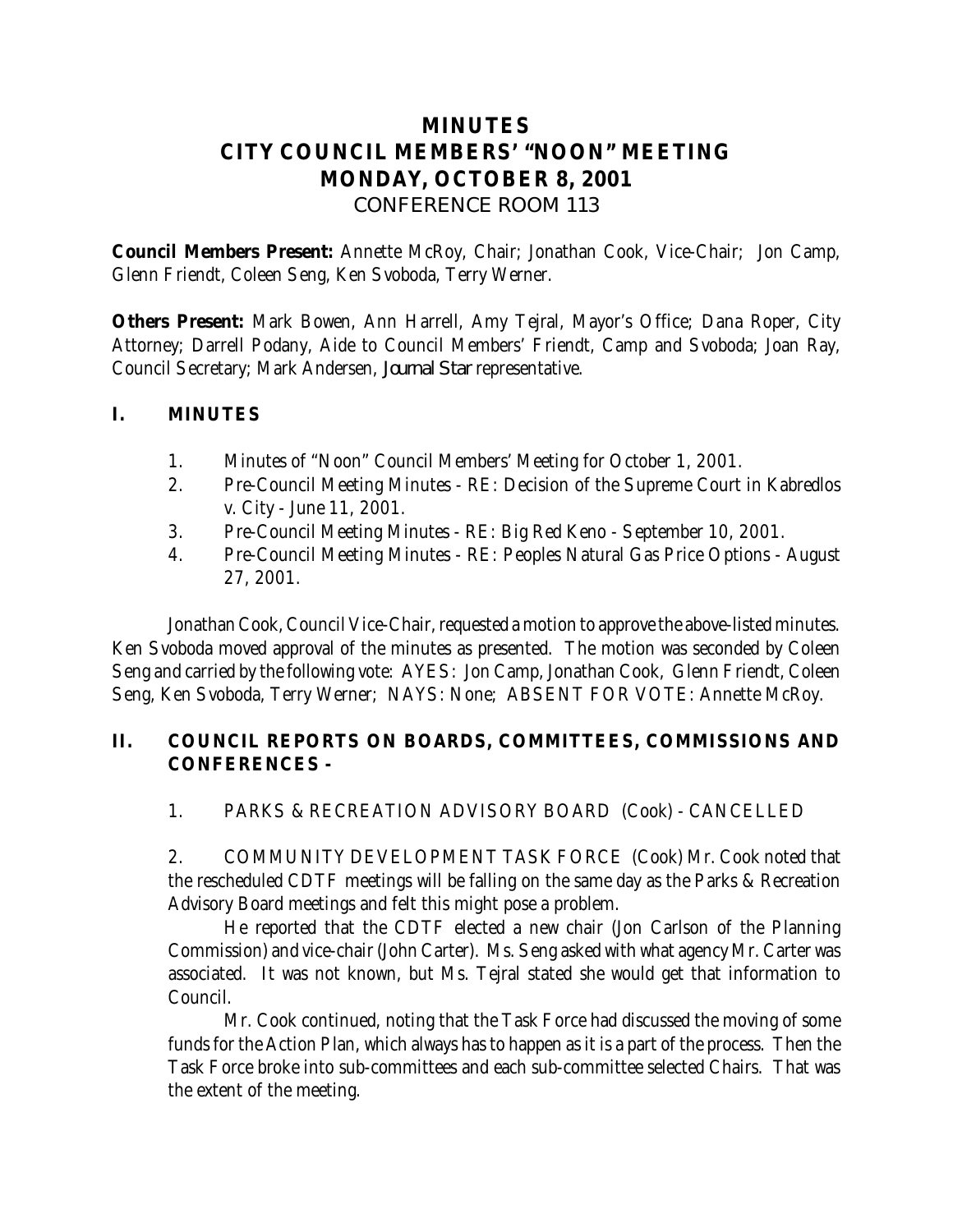3. LINCOLN PARTNERSHIP FOR ECONOMIC DEVELOPMENT (INVESTORS MEETING) (McRoy) Ms. McRoy reported that they had met Tuesday morning. LES made a presentation on the survey they had just gotten back from the KMPG. The survey covered 106 cities and included 18 categories. Lincoln was  $6<sup>th</sup>$  lowest [in electrical rates] of the 106 cities surveyed, as of the  $1<sup>st</sup>$  of the year 2001. Last year, we were  $8<sup>th</sup>$ ; we're  $4<sup>th</sup>$  in the Residential category (Residential with Electric Water Heating).

Mr. Cook asked if the 106 cities surveyed were about the size of Lincoln, or were the sizes varied? Ms. McRoy stated that the cities were of varied sizes and demographics. She noted that Lexington, KY was the lowest in the nation and New York City is the highest; so that shows the broad range of cities included in the survey.

She noted that they did do a regional break-down of the statistics. The average house size in Lincoln uses 1000 kilowatts per month.. Commercial/Industrial customers are ranked  $15<sup>th</sup>$  - that is those in the category of 1,000-10,000 kilowatts per month. LES has not had a rate increase in seven years; but there is a 4% increase planned for 2003. That was the information in the presentation.

Ms. McRoy shared a point of interest in the LES presentation noting that, immediately following the presentation, the power went out. - Just a note of irony. [Laughter]

Mr. Camp asked if LES rates had ever included the service charge? He noted that there are different levels of service charges on the billings, which are supposed to cover Administrative costs. That has gone up quite a bit. He noted that some commercial rates, by the time the sales tax is added, are over \$20.00 per month. Mr. Camp added that often on a \$35.00 bill, \$25.00 of it is Administrative costs. Ms. McRoy responded that they had not discussed that, though they did discuss Commercial/Industrial and noted that we were  $6<sup>th</sup>$  in that. She reported that there were some large customers who receive monthly bills of approximately \$8,000.00.

Ms. McRoy continued her report, noting that Mr. John Wood, Airport Director, also made a presentation. He gave an update on the Airport information. Mr. Wood was in Canada at an airport directors meeting the week of September  $11<sup>th</sup>$  and ended up taking a bus home. [More irony] Mr. Wood talked about the industry as a whole and what Lincoln is doing as far as airport security is concerned. At the time of the attack, across the nation, 5000 planes were placed on the ground in less than an hour.

Ms. McRoy continued the report on airlines with the statistics regarding several different airlines and the statistics on their schedules in and out of Lincoln. She noted that the security measures would remain in effect and stated that Mr. Wood thought it would take two-five years for the industry to recover from this situation.

Ms. McRoy reported that the Lincoln Public Schools Foundation gave a presentation on their focus groups project. That is moving forward, and Ms. McRoy stated that she would be reporting on that as it developed.

Mr. Friendt asked if such survey's had been done on the gas rates for the City of Lincoln. It was determined that none had been. Discussion ensued which covered other concerns regarding Peoples Natural Gas Company and their customer service problems with dis-information and rudeness seeming to be the norm. The Council felt this should be looked into further.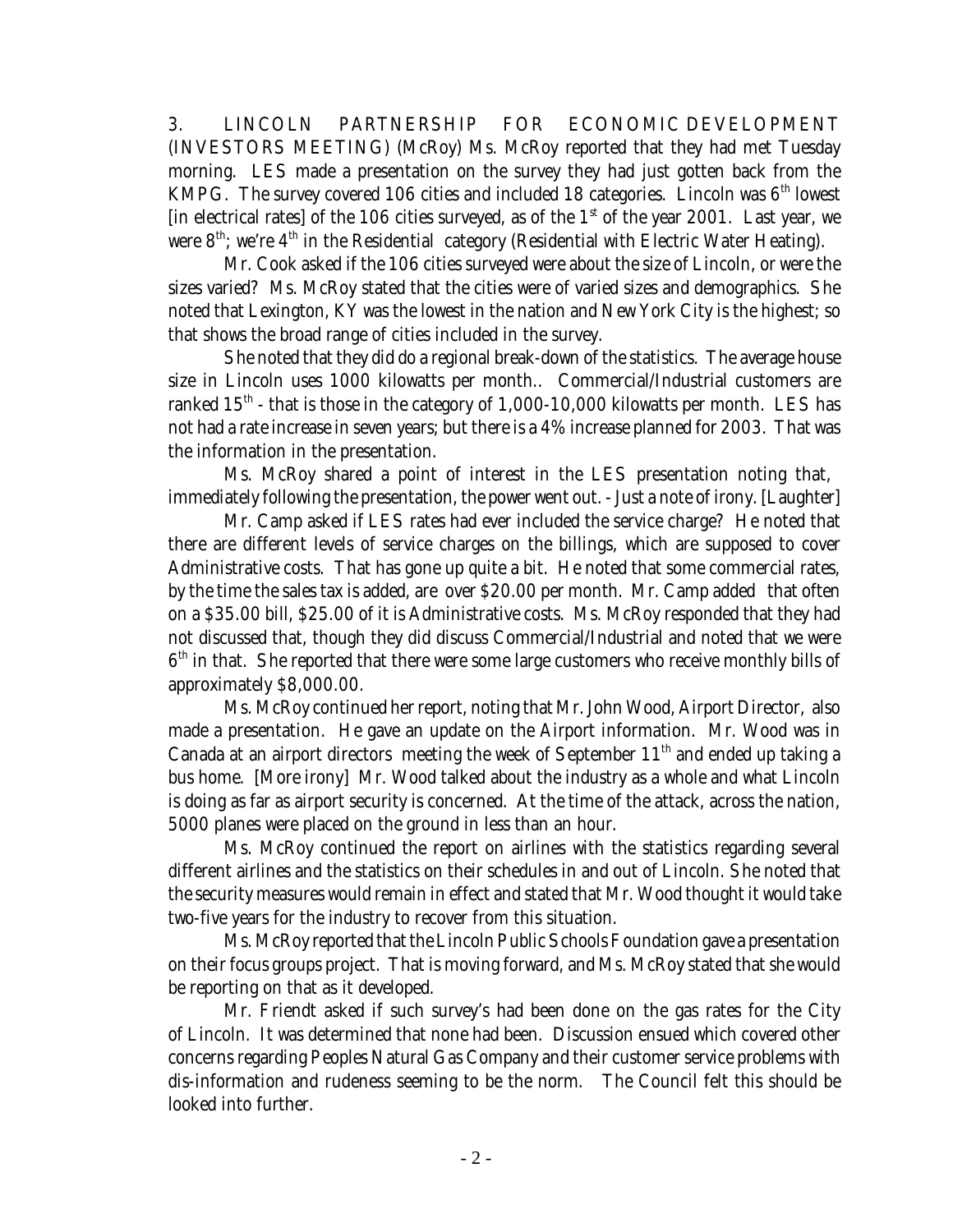4. JOINT BUDGET COMMITTEE (McRoy/Seng) Ms. Seng reported that besides discussing the Malone Center for nearly two hours, we did have a lengthy agenda and did discuss other issues as well.

There has been concern from some of the other Human Service Agencies that have been working with the C-SIP, which is the planning side of the services. They want to have some language placed into the Comp Plan. Some members of the Committee had explained to them that the Comp Plan really deals with land use and zoning issues - and not human service issues. But, nonetheless, we've had many letters from many agencies with all kinds of suggestions dealing with housing, and transportation. In view of these concerns, Ms. Seng noted that she and Kathy Campbell had a meeting with Kathleen [Sellman] and Kent [Morgan] out of Planning Department and they made a presentation on Friday morning. She felt that with this presentation, everyone was all on the same page - after this extra effort.

Ms. Seng explained to Council that Marc Wullschleger, Director of Urban Development, is a voting member on the JBC, so he is always there. He brought in the following information: They've given out eight emergency shelter grants - to usual agencies that deal with emergency shelter. He also stated that the units on the SRO [Single Room Occupancy] proposal had been sold to someone else, so the funding on that project was pulled back by the Mayor and Urban Development. Mr. Bowen stated that the proposal had been discussed, but he had not heard that there was an actual sale. Ms. McRoy stated that she did not know that they had sold it, but Marc had stated that they offered it to the Farmers Mutual Insurance Company. Ms. Seng stated that she understood from Mr. Wullschleger that it had been sold. Ms. Harrell noted that the long-and-short of it is that there may be some changes.

Ms. Seng continued her report, noting that JBC would be looking at the Community Learning Centers. They will have Staff come in and discuss those.

OTHER MEETINGS REPORTS: Mr. Camp commented on the Holmes Lake Restoration Meeting which had been held on October  $2<sup>nd</sup>$ . He noted that it was a good meeting and what had really impressed him was the citizen involvement. There was a diversity of people attending - not just those in southeast Lincoln. [Here Mr. Camp's comments were inaudible] He noted that the estimated cost was \$5,000,000.00, plus. That wasn't made clear, initially in the media reports, and there weren't very many concerns regarding that issue. So, the two elements of the study will be recreational uses vs. flood control. The City Staff and the State Games, Parks and Recreation and the NRD were there. It was a well orchestrated meeting and went like clock-work. The next meeting will be on the 13<sup>th</sup> of November at Lux Middle School.

#### **III. APPOINTMENTS/REAPPOINTMENTS** - Noted Without Significant Comment

**IV. MEETINGS/INVITATIONS** - Noted Without Significant Comment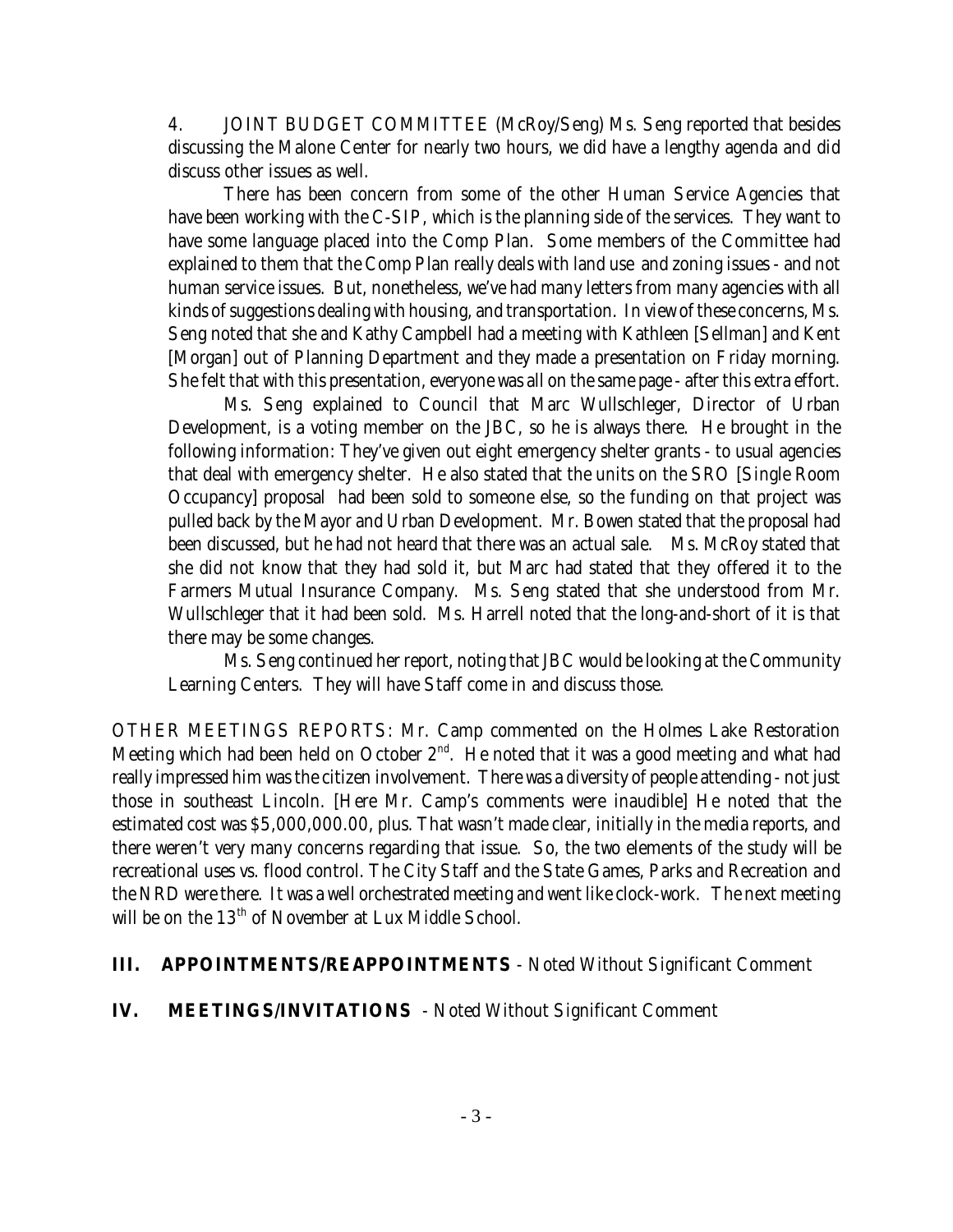#### **V. COUNCIL MEMBERS**

**JON CAMP** - No Further Comments

**JONATHAN COOK** - No Further Comments

**GLENN FRIENDT** - Mr. Friendt asked what the next step would be in the Re-districting discussions and when will that be done? Mr. Cook thought it could be brought forward on next week's "Noon" Agenda with a follow-up Pre-Council thereafter - if necessary.

Mr. Svoboda asked what the process was. Mr. Cook explained that once we decide what we want to do (and we have some maps of the districts), and whatever everyone wants is sent forward, we'll have Planning prepare the necessary documents (or Law - whichever is appropriate), and they will put it on the agenda for us in November. Mr. Svoboda asked if any of the Council Members, or a group of Members, can bring a proposal to the table and say here is one suggestion and then it will be discussed. Mr. Cook noted that if anyone has a suggestion, bring it into the "Noon" meeting and we'll discuss that and see if we want to go forward with it.

Mr. Friendt stated that he was expecting more folks to be interviewed for that article [in the *Journal Star*]. He asked if he had expressed the Council's criteria correctly? Council Members all agreed that Mr. Friendt had done a good job in summarizing Council's criteria.

Ms. Seng wondered if there would be enough time to do this at a "Noon" meeting. She felt a Pre-Council would be a better venue for the discussion. She asked if there was time available for such a Pre-Council? Mr. Svoboda stated that that was why he had been curious about what the process might be. He didn't know if next week we were just to bring proposals and then the following week have the Pre-Council after we've had time to digest it.

Mr. Cook thought he and Ms. McRoy might make that decision. Ms. McRoy stated that she thought everyone ought to be working on it individually and amongst themselves, negotiating or working out differences or concerns.

Ms. Harrell noted that she would contact Mr. Morgan and Mr. Shively to make sure that they would be here for which ever meeting Council would wish.

**ANNETTE McROY** - Ms. McRoy asked about the Resolution opposing the mistreatment of citizens of Arab or Muslim decent, which had been discussed at last week's "Noon" meeting. Mr. Roper indicated that the resolution had been included in the Council's Thursday Legislative Packets. Council, upon review of the Resolution, approved the wording and made no changes.

Ms. McRoy also reminded the Council Members to have their parking permits displayed clearly in their cars when using the parking facilities beneath the building.

**COLEEN SENG** - No Further Comments

**KEN SVOBODA** - No Further Comments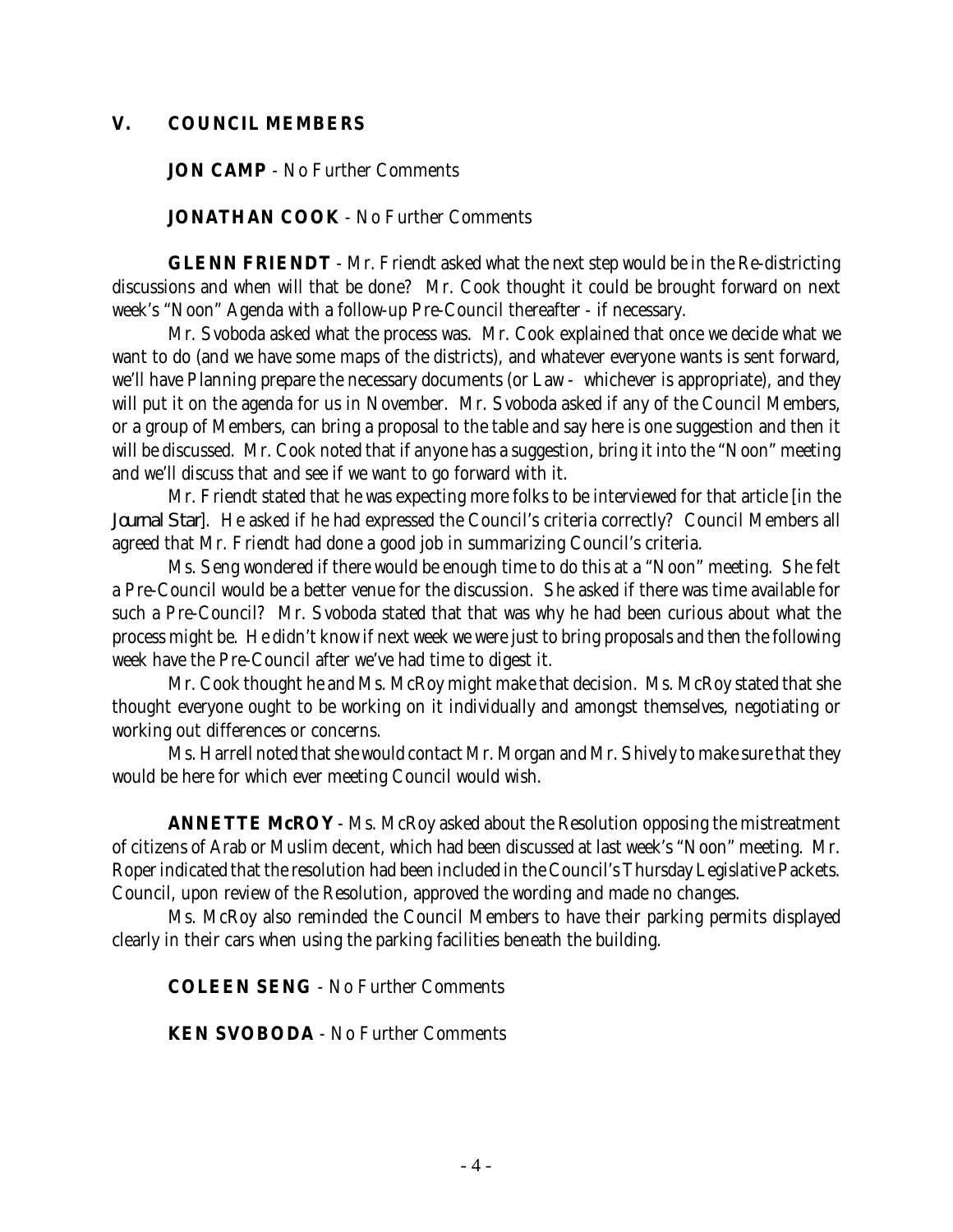**TERRY WERNER** - Mr. Werner commented that he had noticed in the paper this morning that Grand Island City Council has gone "paperless". Where do we stand on that? How do we want to proceed? Mr. Cook declared that "we love paper". Mr. Werner stated that he would like to make another small step towards "paperless".

Mr. Cook noted that the Council's Formal Agenda is as "paperless" as it is likely to be. The Staff reports are there; the legislation is there; the Agenda is there. But, our Directors and "Noon" Agendas are still kind of in limbo on that.

Ms. Ray commented that for Council Staff to do that, they would need more help. We can't start this without more office staff. If you want to go "paperless", you'll have to hire more staff. Mr. Werner asked if it wouldn't make it easier, to go "paperless"? Ms. Ray stated that it might after a year or so, but at the outset, it would be time-consuming. It would take time. Time to do the scanning, and the linking once the documents are on the Internet, as well as the set-up on the website. Time. is what would be the deciding factor.

Ms. McRoy stated that some Council Members are *not* interested in the paperless concept. So, it didn't seem prudent to go ahead until everyone on the Council could feel comfortable with the process. Mr. Werner stated that he felt we should keep thinking about it, and added that if there are some small steps we could take, we should.

Mr. Cook noted that instead of using the copy machine, we could just use the scanner. The scanner might take a little more time, perhaps. So, there is just time spent watching the machine work...but we do have a scanner. We just haven't done anything with it.

He stated that there are also logistic problems noting that we probably wouldn't want the Director's packet in a single, giant file, but would want to have it broken down into some manageable way in which we can reference particular pages more easily. Those things need to be worked out and Mr. Cook felt they could be. Of course, if some Council Members want paper copies, then somebody in the Council Office would just print out the digitized version. Once you're in the paperless realm, it is easy to make a paper copy for somebody. Mr. Friendt observed that Mr. Cook was sounding like a wonderful Chair for a Task Force, along with Mr. Camp. -The `JC's of the group.

Mr. Cook thought if the Council Office is going to go forward with that, perhaps they need some help from the IS Department...an assist in getting up to speed.

Ms. Ray stated that Staff would make it a priority to get the paperless process initiated for the Directors' and "Noon" Agendas.

ANN HARRELL - No Further Comments

MARK BOWEN - No Further Comments

DANA ROPER - No Further Comments

**VI. REQUESTS OF COUNCIL FROM MAYOR** -[This portion of the Agenda had formally been used when the Mayor wished Council Members to attend public functions in his stead when he was unable to attend - Due to the current use of this portion of the Agenda as a forum for information from the Administration, this section will be placed before the COUNCIL MEMBERS Section on our Agenda from this point forward - as requested by Mr. Cook]